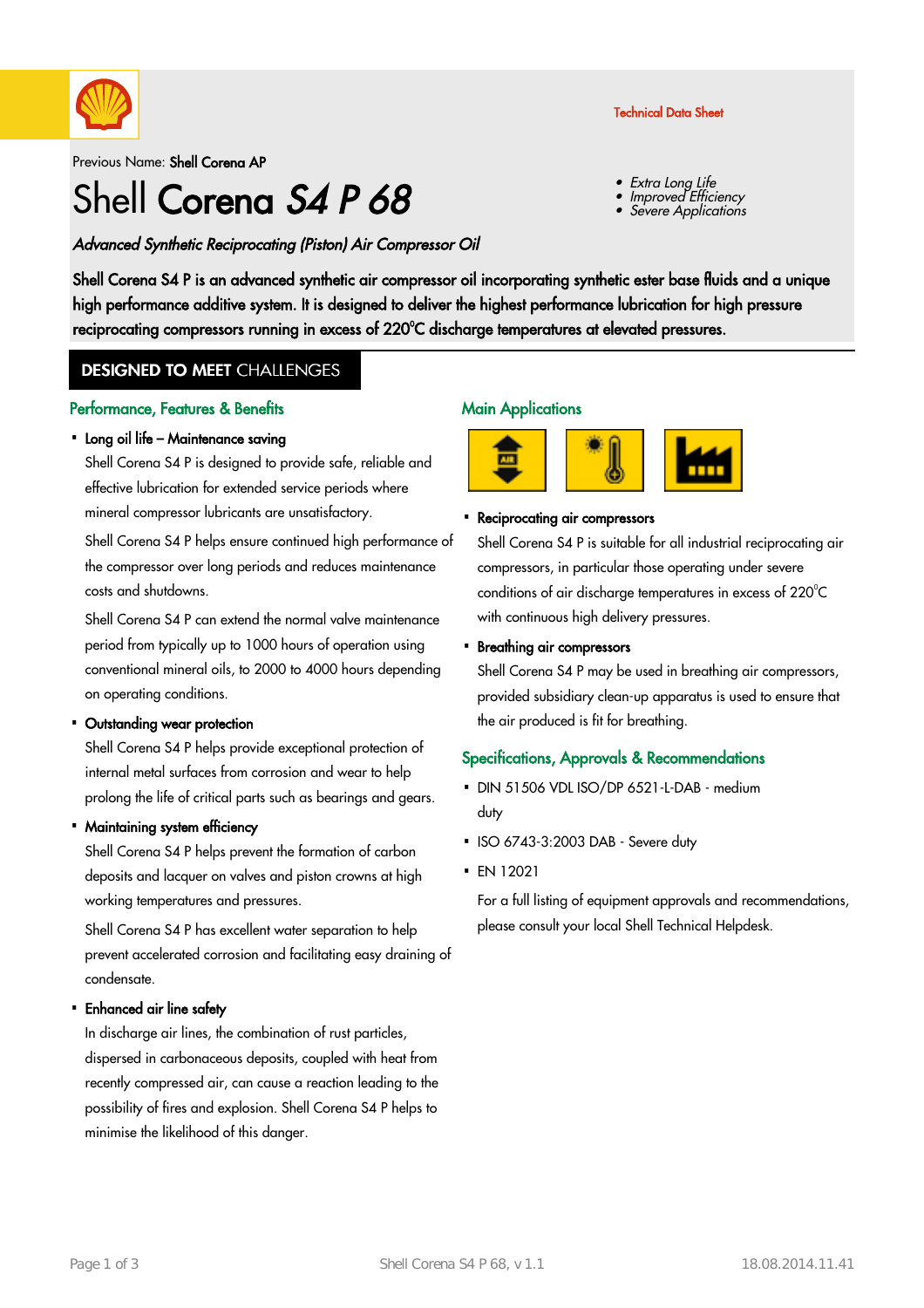# Compatibility & Miscibility

Miscibility ·

Shell Corena S4 P oils are fully miscible with mineral oils, although dilution with mineral lubricants will markedly reduce its performance.

• Seal Compatibility

Shell Corena S4 P, in common with other ester-based lubricants, is not compatible with all seal materials. Some older compressors may need to have the seals changed before they can be run on the new grades.

Typical Physical Characteristics

• Compatibility Guide : Acceptable High Nitrite content (SEB5)

>36% acrylonitrile

• Compatibility Guide : Majority Acceptable Medium nitrile content (SE70)

30 - 36% acrylonitrile

• Compatibility Guide : Not recommended Low nitrile content

<30% acrylonitrile

| <b>Properties</b>                        |                          |                   | Method            | S4 P 68        |
|------------------------------------------|--------------------------|-------------------|-------------------|----------------|
| <b>ISO Viscosity Grade</b>               |                          |                   | <b>ISO 3448</b>   | 68             |
| <b>Performance Standard</b>              |                          |                   | <b>DIN 51506</b>  | <b>VDL 68</b>  |
| <b>Kinematic Viscosity</b>               | @40 $^{\circ}$ C         | $mm^2/s$          | <b>ASTM D445</b>  | 68             |
| <b>Kinematic Viscosity</b>               | @100 $\degree$ C         | $mm^2/s$          | <b>ASTM D445</b>  | 8.5            |
| Density                                  | $@15^{\circ}$ C          | kg/m <sup>3</sup> | ASTM D1298        | 990            |
| <b>Flash Point (COC)</b>                 |                          | $^{\circ}C$       | <b>ASTM D92</b>   | 250            |
| <b>Pour Point</b>                        |                          | $^{\circ}C$       | <b>ASTM D97</b>   | $-51$          |
| <b>Sulphated Ash</b>                     |                          | %m                | <b>DIN 51575</b>  | < 0.02         |
| <b>Rust Prevention - Distilled Water</b> | $24$ hrs                 | Pass              | <b>ASTM D665A</b> | Pass           |
| <b>Copper Corrosion</b>                  | $(100^{\circ}C/3hr)$     | $^{\circ}$ C      | ASTM D130         | 1 <sub>b</sub> |
| <b>Water Separability</b>                | @54 $\mathrm{^{\circ}C}$ | min               | ASTM D1401        | 30             |

These characteristics are typical of current production. Whilst future production will conform to Shell's specification, variations in these characteristics may occur.

# Health, Safety & Environment

• Health and Safety

Shell Corena S4 P Oil is unlikely to present any significant health or safety hazard when properly used in the recommended application and good standards of personal hygiene are maintained.

Avoid contact with skin. Use impervious gloves with used oil. After skin contact, wash immediately with soap and water.

Guidance on Health and Safety is available on the appropriate Material Safety Data Sheet, which can be obtained from http://www.epc.shell.com/

• Protect the Environment

Take used oil to an authorised collection point. Do not discharge into drains, soil or water.

### Additional Information

• Advice

Advice on applications not covered here may be obtained from your Shell representative.